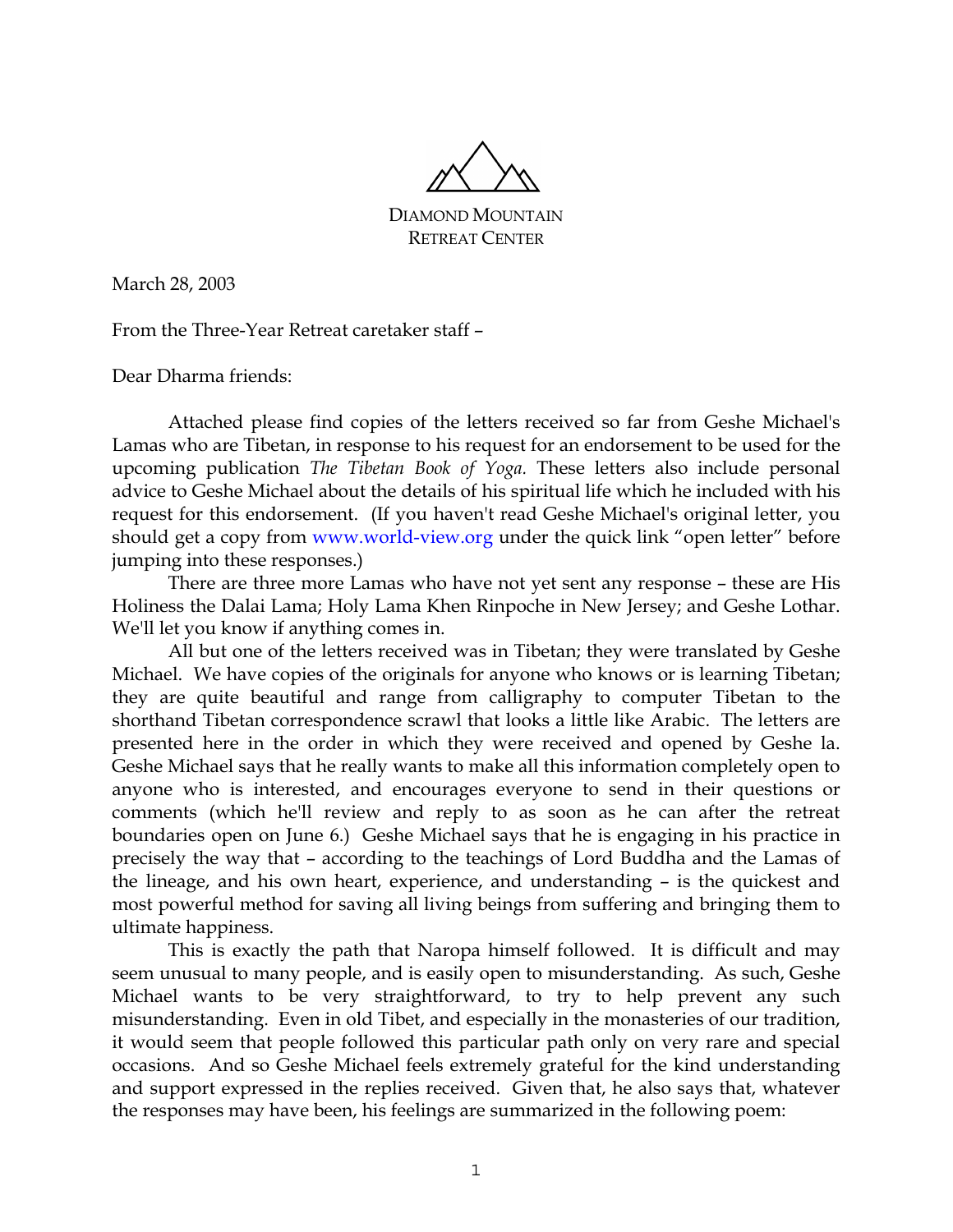All the Teachers that you have Are only one person: Lord Buddha Vajra Yogini, The Holy Angel of Diamond. They show themselves in different ways, To fit the different needs and levels Of vastly different disciples. And the things that some, or even one of them, Teach to us can often seem Different from another; Even in contradiction to each other. Why would She tell us To do opposite things? Because She is throwing down the challenge, As Lord Tsongkapa would put it: "Will you have the courage and wisdom To figure out for yourself, From all the differing things They say, The very fastest way to become Herself yourself – So you can fly to countless planets And save the countless dear sweet mothers Living there lives of nothing but torture?"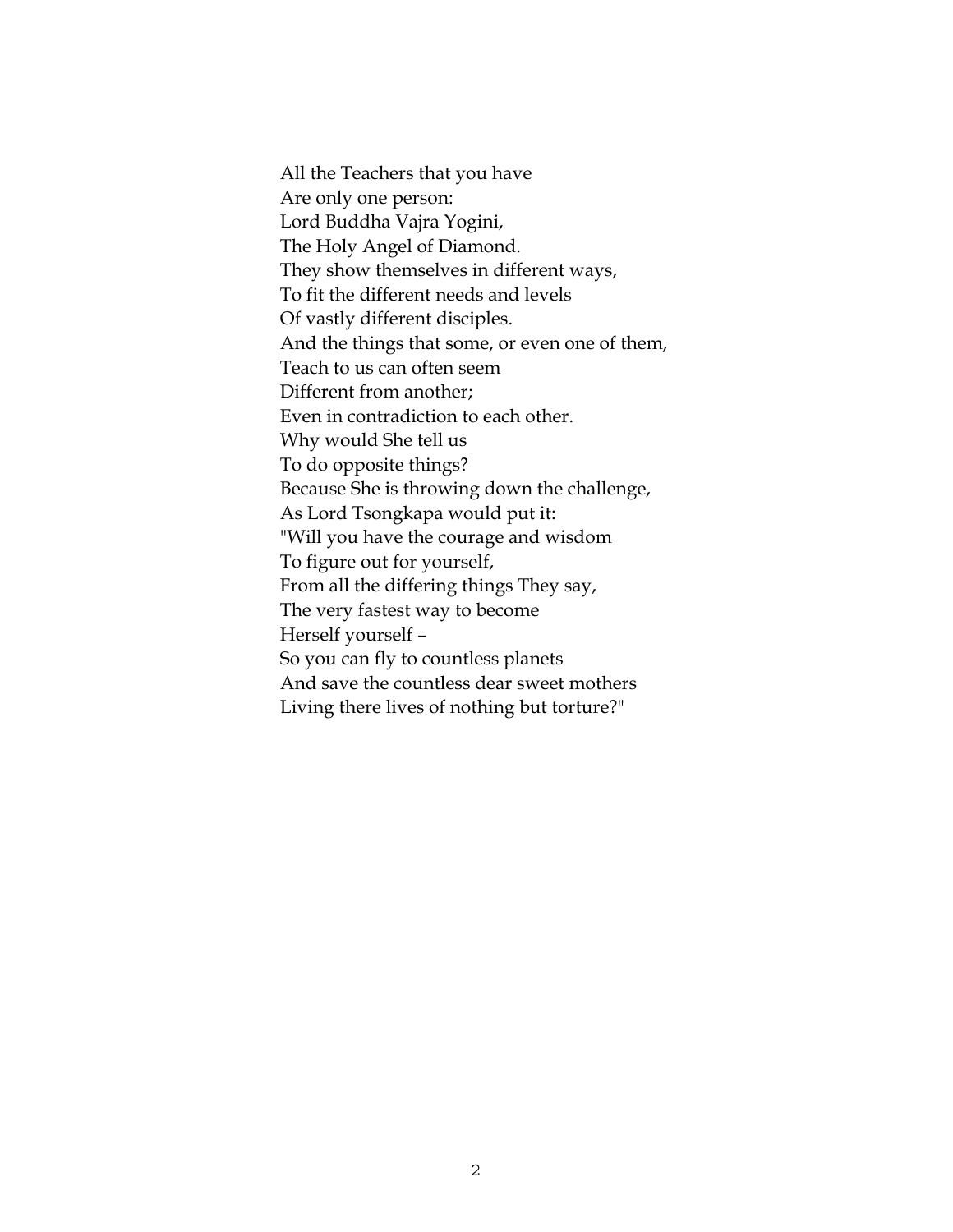[The following endorsement, in the form of a poem, is from Geshe Thupten Tenzin, former Vice-Abbot, Director of Monastic Discipline, and Debate Master of Sera Mey Tibetan Monastery.]

 O monk of America, holder of the title Of Geshe, from Tibet's monastery of Sera Mey, You with your extraordinary karmic seeds, Full of faith, and courage – The one they call by the name Of Michael Roach; Lobsang Chunzin to us – You and your Dharma friends there, And all your students as well, Were able in your lives to come into contact With many masters of the Land of Tibet, And have completed extensive studies Of many great books of the open And secret teachings as well. You have gone through these great books In the proper, gradual way, Thinking out their contents and then Meditating and putting them into practice. And now you have composed a brief book On some unique teachings of the Tibetan way: You have written on the subject Of how to practice yoga, including especially The skill of giving love away to others, And taking upon yourself their pain Using your breath: that special method Of developing within oneself the qualities Of kindness and compassion, And the wish to become enlightened For the sake of every living being. And so in this poem I wish to express How glad I am, and welcome this effort, And rejoice in the good you've done. It is my sincere hope and prayer That this book will now be of great benefit To many people throughout the world.

> (These verses have been written by myself, Thupten Tenzin, a geshe of the highest, *hlarampa* rank, from Sera Mey Monastery, on the auspicious day corresponding to February 9, 2003)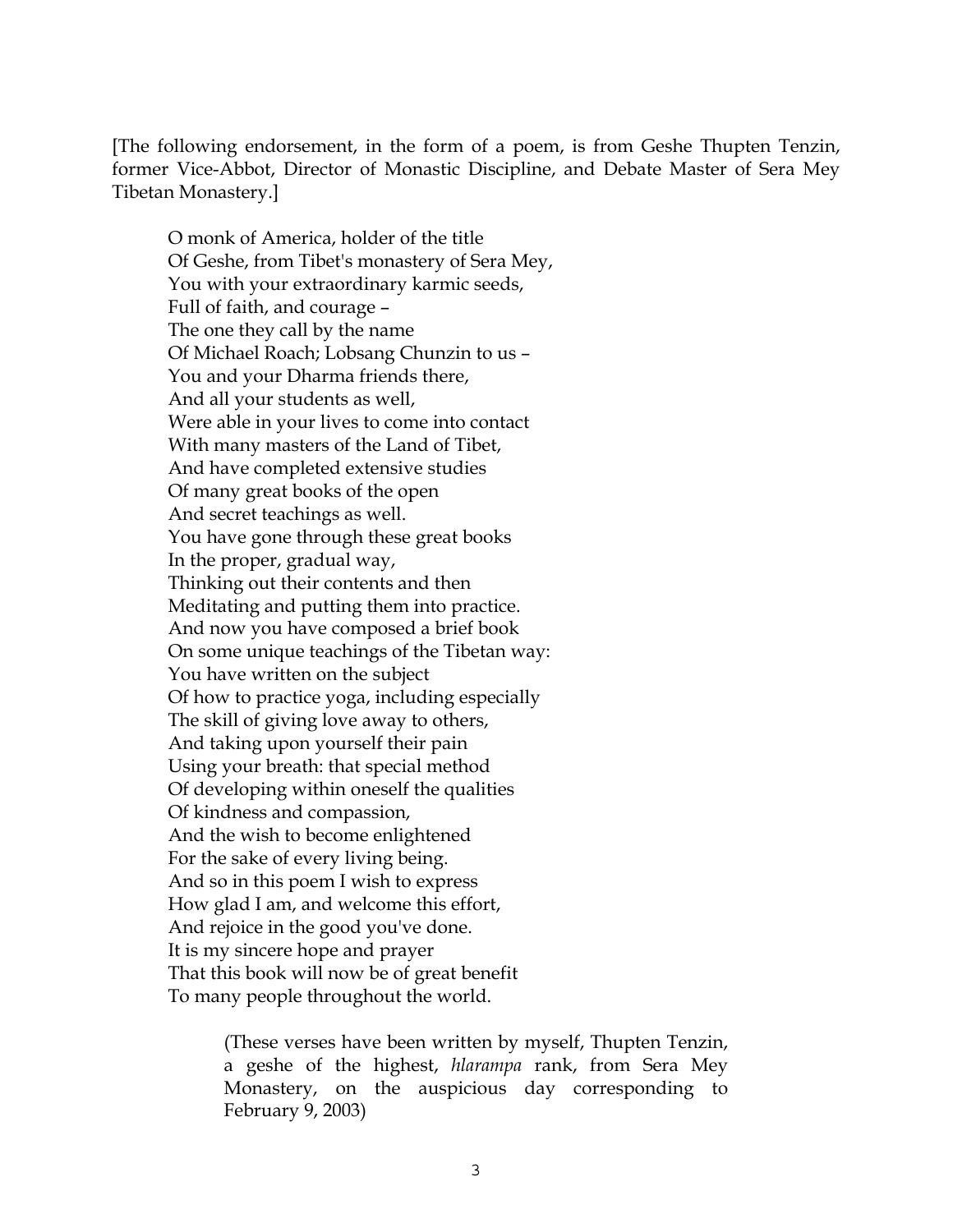(Added note from Geshe Tenzin: I just wanted to express my gladness and greetings and rejoicing in the good of you, courageous yogi, and your disciple, your lady companion in the Dharma. Please give my regards to everyone else there as well. Signed, by the Hlarampa Geshe Thupten Tenzin, on the auspicious day corresponding to February 9, 2003. PS: Please also be advised that I have dispatched to you a small book in Tibetan, and several written in English.)

[Geshe Tenzin also signed and returned a copy of the sample endorsement we provided, in case we preferred using that instead of him poem. That document is attached here.]

[Some background info: Geshe Tenzin was Geshe Michael's first debating and logic instructor at Sera Mey, and has been a mentor ever since. He also served as one of the required Committee of Elders for Geshe Michael's ordination as a monk, 20 years ago this year. Geshe Tenzin now lives and teaches in Australia, where He gave teachings to ACI members during our tour there prior to the 3-year retreat.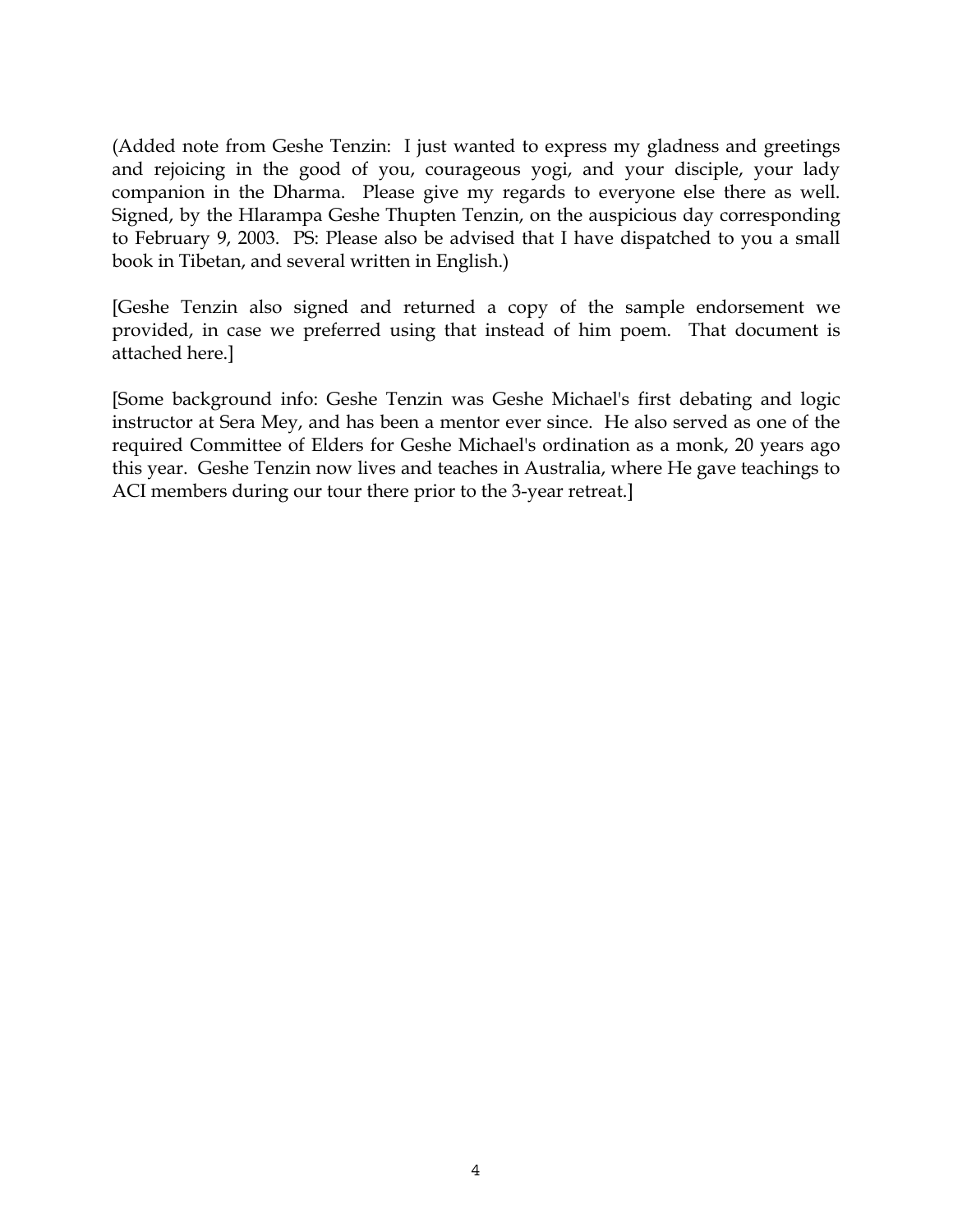[Endorsement from Gyalrong Khensur Rinpoche, Geshe Ngawang Thekchok, Vinaya (Monastic Rule) Master and Former Abbot of Sera Mey Tibetan Monastery.]

 (Gyalrong Khensur Rinpoche's endorsement is a copy of the sample endorsement we provided, except that He has replaced the reference to Geshe Michael with: "the American Lobsang Chunzin, otherwise known as Michael Roach, who is a Geshe of the monastery of Sera Mey, and a great Master of the Two Tongues [a poeticism used for the ancient Lotsawas or Master Translators of Tibet] who has helped spread the teachings of the Buddha throughout the world." His endorsement is dated February 9, 2003.)

(Added note from Gyalrong Khensur Rinpoche:)

Dear Geshe Lobsang Chunzin, Great One, [Please note that "Great one" is a standard hyperbole in Tibetan monastic correspondence and shouldn't be taken literally.] Highly Learned Upholder of the Vinaya Monastic Discipline:

 This letter do I offer. It was an occasion of great rejoicing and pleasure for me to receive from you recently the news of the retreat that you have done, this effort to discipline ones inner being, and also to hear of the many holy activities you are undertaking with this same practice in order to be of benefit to others; all this, along with your notes about your personal spiritual life and history. I am very grateful.

 Here too I remain well, trying in my own small way to perform some spiritual activities. All my efforts to help construct a new main temple for our monastery have borne successful fruit; and of course there are still some odds and ends that we are now finishing up.

 I understand fully all the news which you sent to me, and I believe in it. How you conduct yourself, and how you think about things, are something which I am already well acquainted with, over a long period of time. And you know that I will always be praying, as best as I know how, to the Three Jewels, that all these activities which you are all undertaking for the sake of Lord Buddha's teachings may be accomplished exactly as your heart desires.

 I have hope that, should you all get the time, you and a big group of your students could come to the monastery; then you'd be able to tour this new main temple that we have completed – both the structure and all its sacred contents. You could meet all the holy beings, and I know you'd really enjoy it. I feel that this temple is such that just to lay eyes upon it imparts spiritual benefit to a person; we mean it to be a testimony to the fact that our Sera Mey Monastery, this Jewel Island of Learning and Contemplation, is itself a force for the peace and happiness of the entire planet.

 As you've no doubt seen from the invitation letter, the new reincarnation of Tri Yongdzin Trulku Rinpoche has arrived safely at the monastery, and is being enthroned.

 I am enclosing with this letter two other items. The first is a very essential piece of instruction I have composed to urge your students on through the various traditional steps of their lifetime's spiritual practice. The second is the endorsement you requested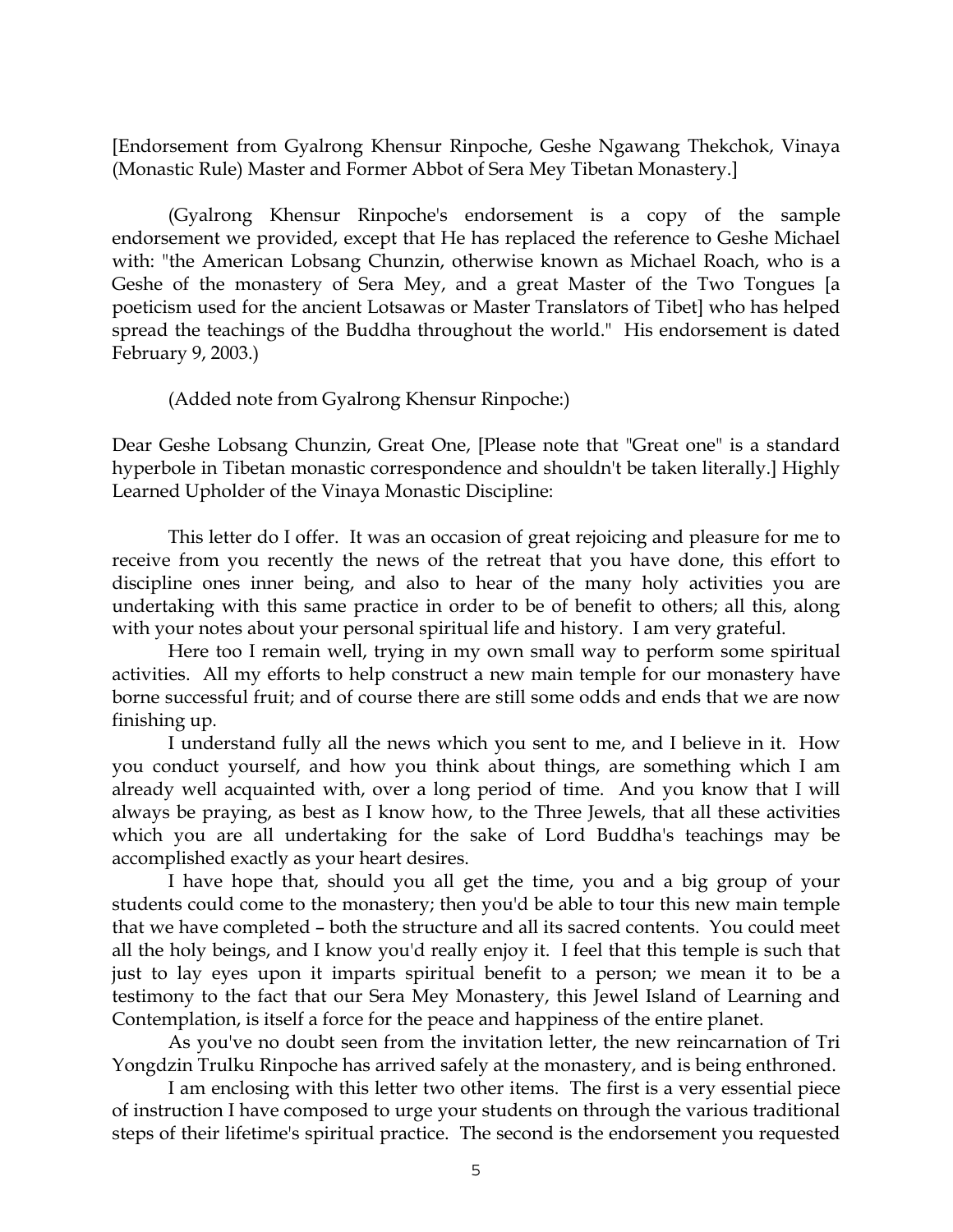for the book that you have all written; I've followed your suggested format. That's all for now; I send you all a thousand greetings.

> Offered on the 9th day of the month of February, from Gyalrong Khensur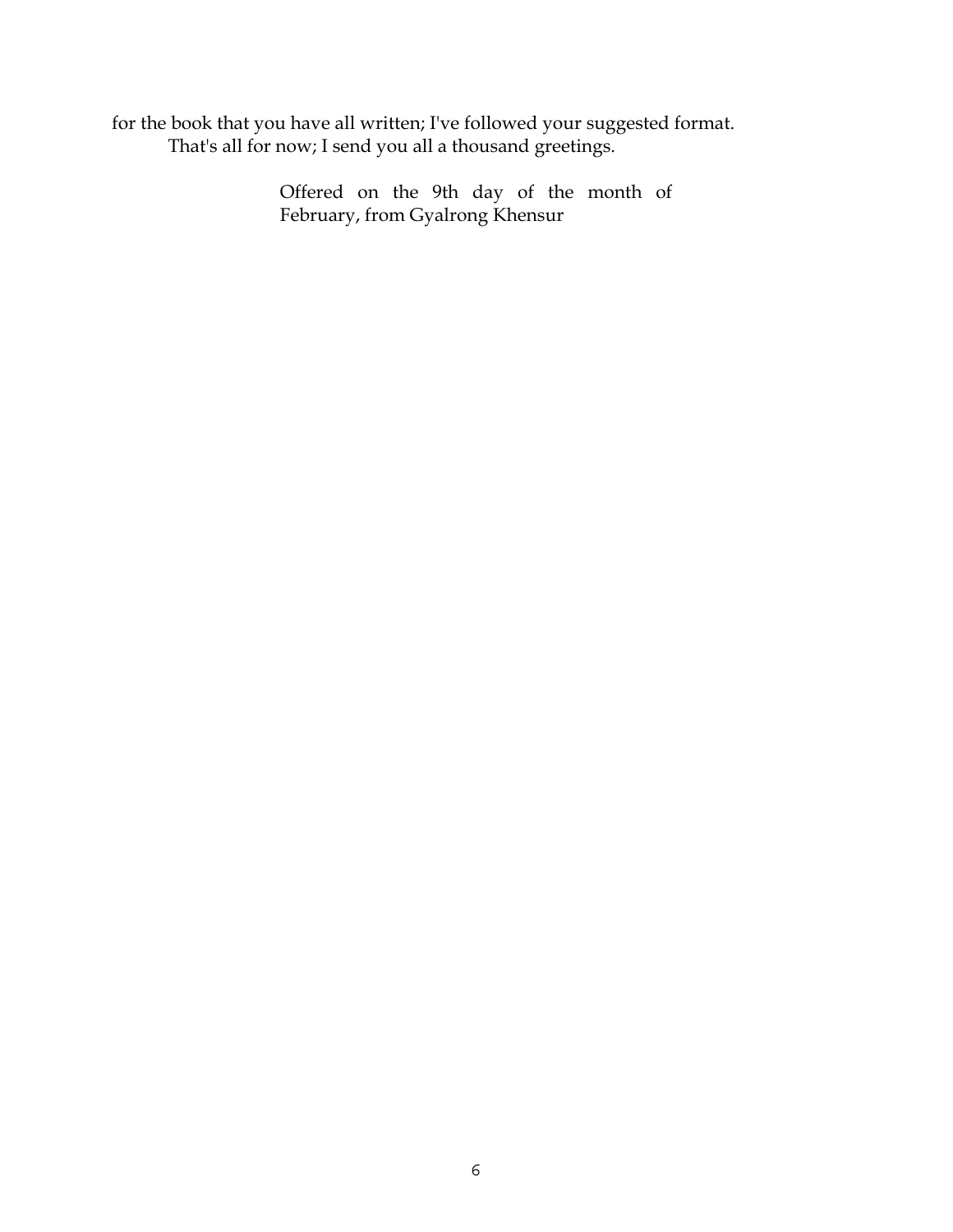[Gyalrong Khensur Rinpoche's "Essential Instructions on the Steps of the Buddhist Practice":]

 To the Great One, Lobsang Chunzin, a Geshe of the Monastery of Sera Mey, who is a high example of someone who has accepted the heavy burden of trying to spread the teachings of Lord Buddha in these days of darkness:

## I offer this up to you.

 Certainly there is no need to go outside in broad daylight and turn on a single electric bulb. Nonetheless, I felt that there could possibly be some minute benefit to all of you, sort of a small boost to your practice, if I were to write this brief, essential instruction on how to put into practice the various steps of that highest Dharma. For this is something which is needed for those of us who aspire to being a Buddhist: one who follows in the footsteps of our Teacher, Lord Buddha, the Victorious One, the great Instructor in the ways of peace, and happiness, and of avoiding all harm to others.

 It's important to realize that even Lord Buddha, our Teacher, was not someone who was enlightened all along, from the very beginning. Quite the opposite: He was at first just the same as you and me, tyrannized by His own karma and mental afflictions. As a result, He was forced to take a countless number of births here in the cycle of pain, and spent an infinite number of eons undergoing the limitless suffering of this existence in general, as well as the various specific torments of each different type of being.

 And then there came a day when He was able to encounter a Spiritual Guide who could show Him the path of the Mahayana: the Greater Way. He listened to the Dharma that this Guide taught, and then He examined it very carefully. When He had thus gained some small understanding of it, the teaching stole His heart away. He contemplated it even further, and suddenly it dawned on Him that taking care of what others need is the main thing – the most important thing. And with this He was able to attain the Wish for Enlightenment: bodhichitta.

 Between this moment and the time of the final goal, our Teacher spent three "countless" types of eons trying to collect enough good karma to become a Buddha. And then, in the end, He attained perfect and total enlightenment.

 There was only one reason for doing all this, and there could never be any other reason at all. It was to take care of the needs of a totally infinite number of living beings.

 Now what does it mean to "take care of the needs of living beings"? It means working to bring about anything which could cause them help and happiness; as well as removing all their pain, and anything which might cause them harm.

 We can divide others' needs into two different kinds. First there are their temporary needs – which consist of trying to achieve one of the higher forms of rebirth. Second are their ultimate needs: reaching ultimate happiness.

 There is a specific method for fulfilling the temporary needs – for reaching a rebirth in one of the higher realms, as a human or a worldly god. This method requires that one study, and gain an understanding of, those steps of the path to enlightenment which are shared with people of lesser spiritual capacity.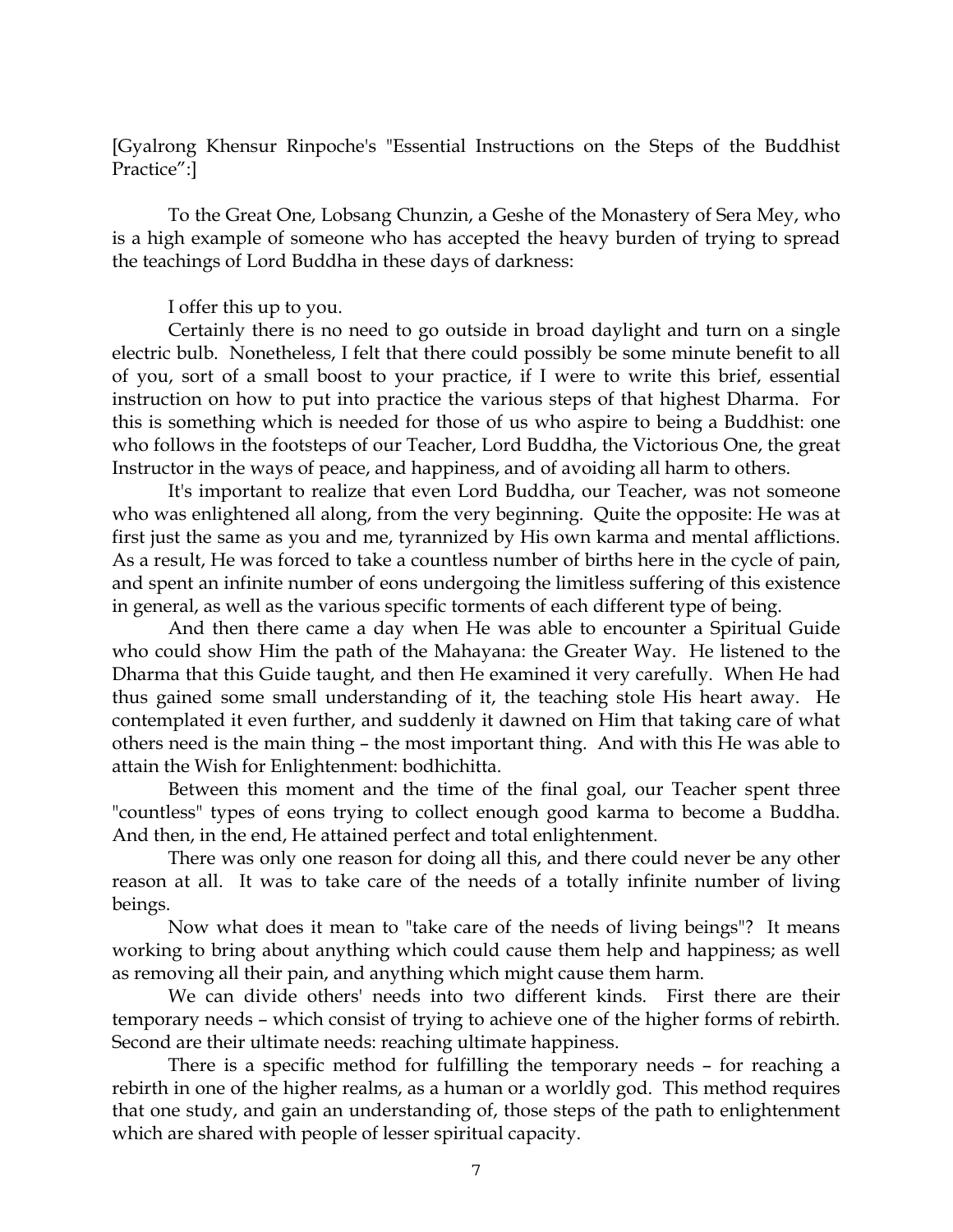The first of these steps is to develop within oneself a sincere attitude of taking refuge. Until you are able to do this, you are not technically even considered a Buddhist – and neither can any of the spiritual practices which you undertake be considered the practice of Buddhism.

 Next you need a belief in the laws of karma and its consequences which is founded upon reasoning and understanding. Without this, you will find it difficult even to begin to do things which are virtuous, and avoid those which are not.

 We spoke above about the goal of "ultimate happiness." This itself can be divided into two parts: nirvana and enlightenment. The method of attaining the former – nirvana – requires that one learn, and gain an understanding of, those steps of the path to enlightenment which are shared with people of a medium spiritual capacity.

 Here first one must develop a sincere feeling of renunciation, based on the realization that all three forms of suffering [the suffering of pain, the suffering of change, and the general suffering of a mortal mind and body] really *are* suffering. Without this, you will never be able to develop the true wish to escape from this cycle of pain; nor will any spiritual practices you attempt ever actually function to bring you to nirvana.

 And without the worldview of emptiness, you will never understand how to cut the very root of this cycle of pain.

 Now in order to attain the ultimate happiness of enlightenment, one must learn the steps of the path for those of greatest spiritual capacity. If one lacks an understanding of these steps, and at least some actual inner experience of them, then there is no way that one could ever develop within oneself the Wish for Enlightenment – bodhichitta – characterized as it is by the two aspirations; [that is, aspiring to reach total enlightenment, and wishing to do so in order to help all living beings]. And if one lacks even the form of this Wish which is only trying to *feel* as though one has it, then you could never be counted among those who belong to the Greater Way – the Mahayana. And then no spiritual practice you attempted to do would ever be considered a spiritual practice of the Greater Way.

 Therefore it is extremely important that, before you go on to higher practices, you become well-versed in all these steps of the path which are shared by both the open and the secret teachings. If you fail to prepare yourself this way first, then you are not a worthy vessel to receive initiation into the Diamond Way: the Way of the Secret Word. There is no way a person could reach either the ultimate or the worldly types of high spiritual attainments without first having their inner being brought to maturity with this kind of initiation.

 Thus there are certain things that are necessary in order to undertake a practice of the Diamond Way, the way of the Secret Word, in its very quickest form: what we call the Unsurpassed Path. One must first find a Lama who is truly qualified, and then make ones inner being mature by receiving at their feet a pure initiation which includes the Four Empowerments – in a form which is certain to impart the seeds for the four holy bodies of an enlightened being.

 At the time of initiation, you make a promise to keep certain vows and commitments. One then trains oneself in the Stage of Creation, which itself must include all the essential elements of the practice of transforming mundane experiences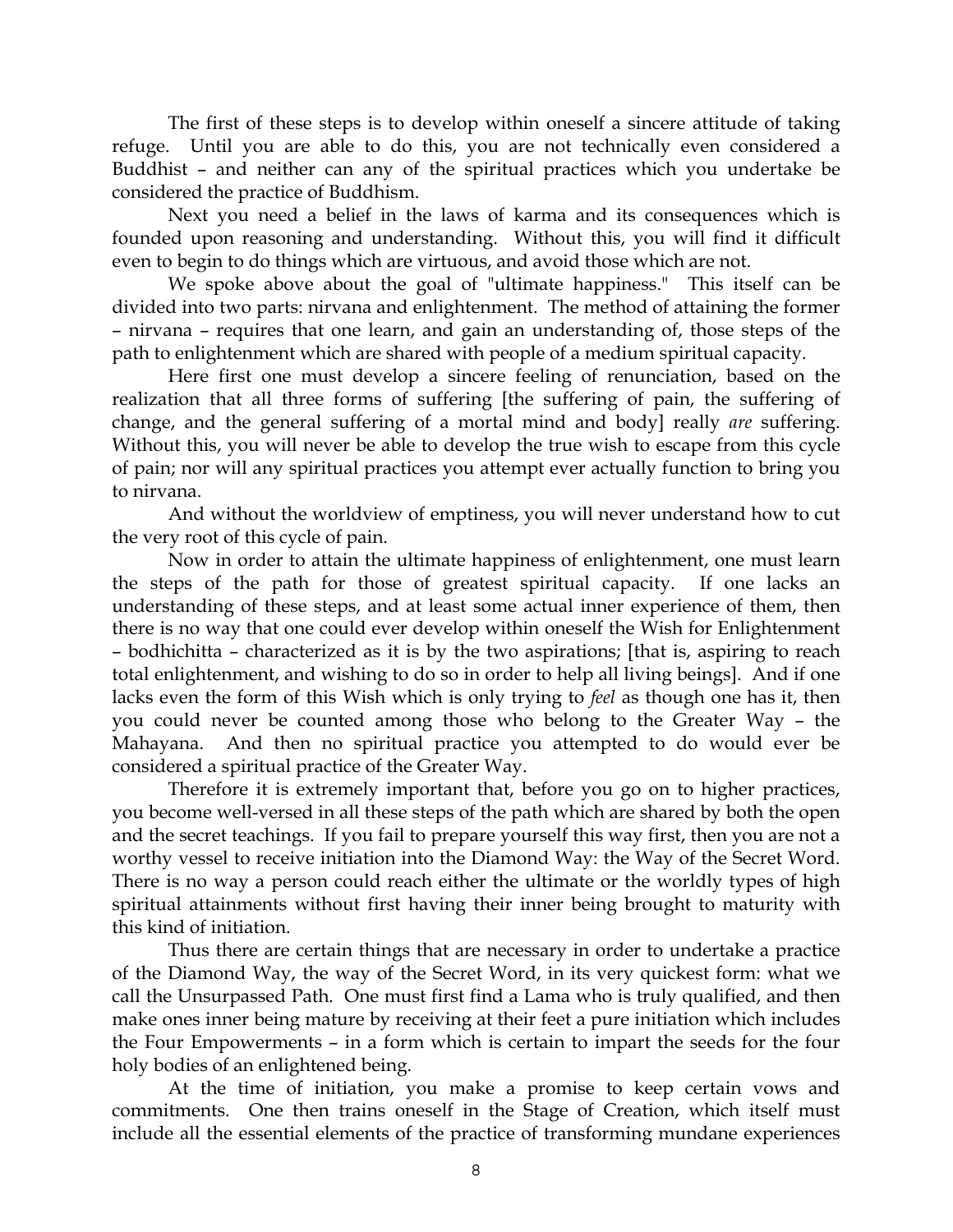into a path to reach the three holy bodies of an enlightened being. This and everything that follows rely upon your maintaining those vows and commitments properly.

 After this, you must try to learn the Stage of Completion – the one which actually frees you. Generally speaking, the high state of enlightenment takes three countless eons to achieve, at the very quickest. If it goes slowly, then *thirty-three* such eons are required. But then, you see, there is within the secret way the sublime path of Unsurpassed Yoga. It possesses a special power to take you to this same goal *within a single human lifetime:* even within the very brief span of life which we have in the present eon of degeneration.

 Now you and I, we have a chance to practice this very path. And if we can take this chance, without making any errors, then we are certainly the luckiest people alive. The very most important thing with all of this is that we absolutely must try to develop the Wish for Enlightenment within our hearts. To do this, we must follow the various methods for developing the root that lies at the very bottom of the Wish; that is, compassion. The only way to do this is to develop within ourselves a true sense of renunciation. And the only way to do this, I say to you in parting, is to develop in your heart a belief, in the laws of karma and its consequences, which is based on reasoning and understanding.

[Background info: It was Gyalrong Khensur Rinpoche who headed the tremendous task of re-organizing the monks who fled from the original Sera Mey Monastery in Tibet some 40 years ago; He became the first abbot of Sera Mey in India, and is still looked upon as the senior authority at the monastery. (Holy Lama Khen Rinpoche in New Jersey occupies a very similar place of esteem at the monastery; some years ago, the entire assembly of monks unanimously elected Him to a newly-invented position of "Lifetime Director Extraordinaire" of the monastery, regardless of where He might reside.) Gyalrong Khensur Rinpoche is also looked upon as the leader of Gyalrong Kangtsen: the college of Sera Mey that Geshe Michael belongs to (again, Holy Lama occupies a similar position of the college, in absentia). Gyalrong Khensur Rinpoche is one of the greatest living masters of vinaya – monastic discipline – and was Geshe Michael's teacher for portions of this and the logic curriculum. He was also one of the Committee of Elders for GMR's ordination. Despite his advanced age, in recent years he toured East Asian countries and raised about one million dollars to build the new Sera Mey main temple. The young Lama whose enthronement was mentioned is the highest reincarnated Lama, or Trulku, of Gyalrong College; his former incarnation also taught Geshe Michael.]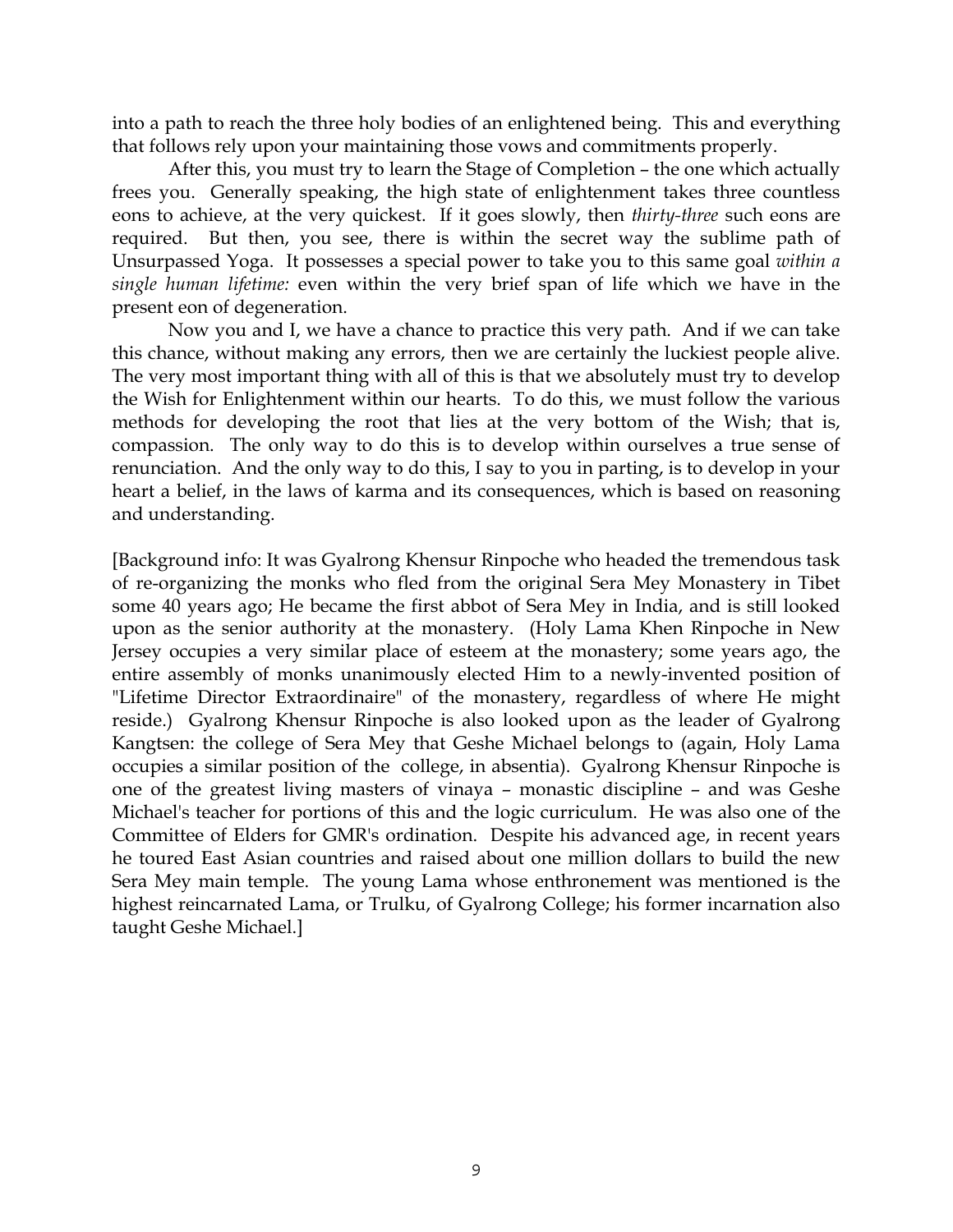[Endorsement from Geshe Thupten Rinchen, head scripture teacher of Sera Mey Tibetan Monastery:]

 The tradition of yoga, or *neljor* as it is called in Tibet – has in recent times enjoyed an ever-increasing popularity in the various countries of the world. Now in the old days our compassionate teacher, the Buddha, used to devise little tricks – what we call "skillful means" – in order to bring everyone to things that would help them in an ultimate way. That is, He would teach people some practice which they really enjoyed, and which they could see brought them some short-term benefit, when in actuality it was taking them on to a much higher goal. The Buddha himself introduced an infinite number of programs like this.

 In modern times now we have somebody doing just the same sort of thing with this new book. It's the American Buddhist monk by the name of Michael Roach, who we Tibetans call Lobsang Chunzin. He has earned the title of Geshe, or Master of Buddhism, from our monastery; he came and spent many years here and threw himself down at the feet of a great number of spiritual masters. They were all greatly learned and highly accomplished guides of the way: beings possessed of awesome wisdom gleaned from a multitude of ancient teachings, in both the open and secret traditions. Geshe Michael thus had some special good karma from his past which allowed him to study here what we call the Five Great Books of ancient times, as well as the various traditions of the Secret Word.

 It seems that Geshe Michael and his companions in the quest of the spirit have now had some inspiration into a vision that I feel will be certain to benefit many people of the modern world, especially those living in the western lands. This is because they have now written a book which describes, first of all, how to practice a very special kind of yoga from our country of Tibet. This yoga is called the Machine of the Body and forms part of an ancient system called the Six Practices, passed down a thousand years ago from a wise man named Naropa.

 This yoga is presented in their new book as something which is much more than just a temporary health benefit for your current body. And that's because the authors explain it along with a special, ancient method of breathing known as "Giving and Taking." This technique actually helps you develop other good qualities, such as a greater capacity of love and compassion for others.

 Given that the new book has this and so many other very special kinds of guidance for personal inner development, I am pleased to express my heart-deep joy in its publication. It is my hope and prayer that it will reach and benefit a limitless number of friends in the lands outside of our Tibet.

> Signed by Thupten Rinchen, who some people have stuck with the title of Geshe Spiritual Master, on the third day of February, 2003.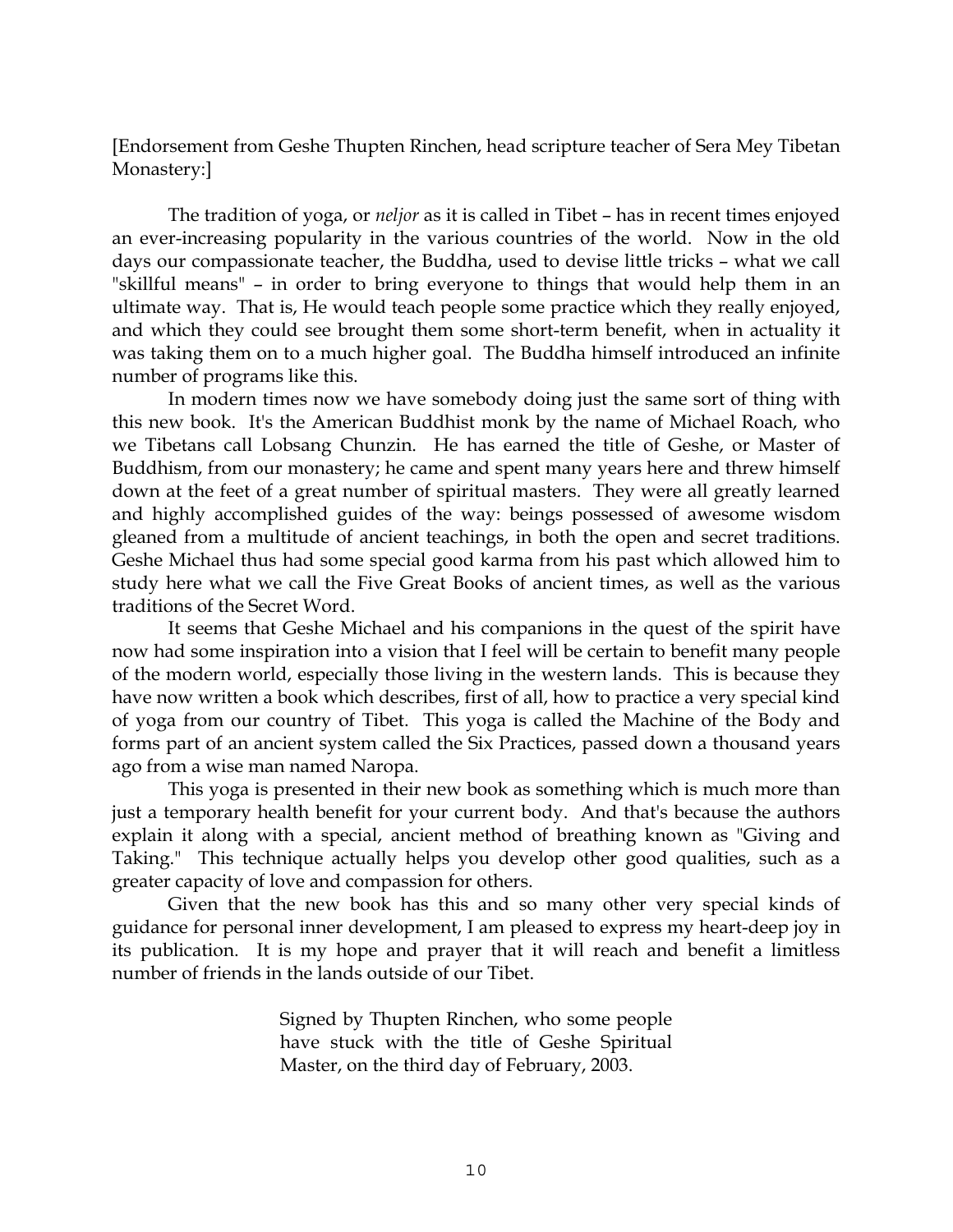[Added note from Geshe Thupten Rinchen – ]

Dear matchless Geshe Lobsang Chunzin and all his Dharma companions over there:

 I was delighted to hear that your Great Retreat on the Angel of Diamond, Vajra Yogini, is coming to a successful conclusion, with everybody healthy and fine. I wanted to say that there are still ahead of all of you a great many very powerful and farreaching Dharma activities which you are all going to have to work hard on and accomplish.

 It is my humble request that you all pitch in together with an even greater effort than before to get all these things done, in any way you possibly can, without ever getting discouraged the slightest bit. From my side of course I will make constant prayers to the Three Jewels, to the very best of my ability, for your success.

 As soon as you receive this letter, please send me back a short note to confirm you've received it, so I won't worry about that. I'm planning to leave for Manali again [for retreat] around the beginning of March.

> From [Geshe] Thupten Rinchen of the Tsang College of Sera Mey, February 2, 2003

[Background info: Geshe Thupten Rinchen is one of the greatest thinkers in all of the Tibetan monasteries, and an extraordinarily gifted teacher. He was Geshe Michael's main teacher at Sera Mey for almost all of the subjects of the Geshe curriculum, as well as for higher studies. He of course taught our group during two visits at the monastery, covering the Art of Interpretation, which is generally considered the most difficult course in the Geshe program.]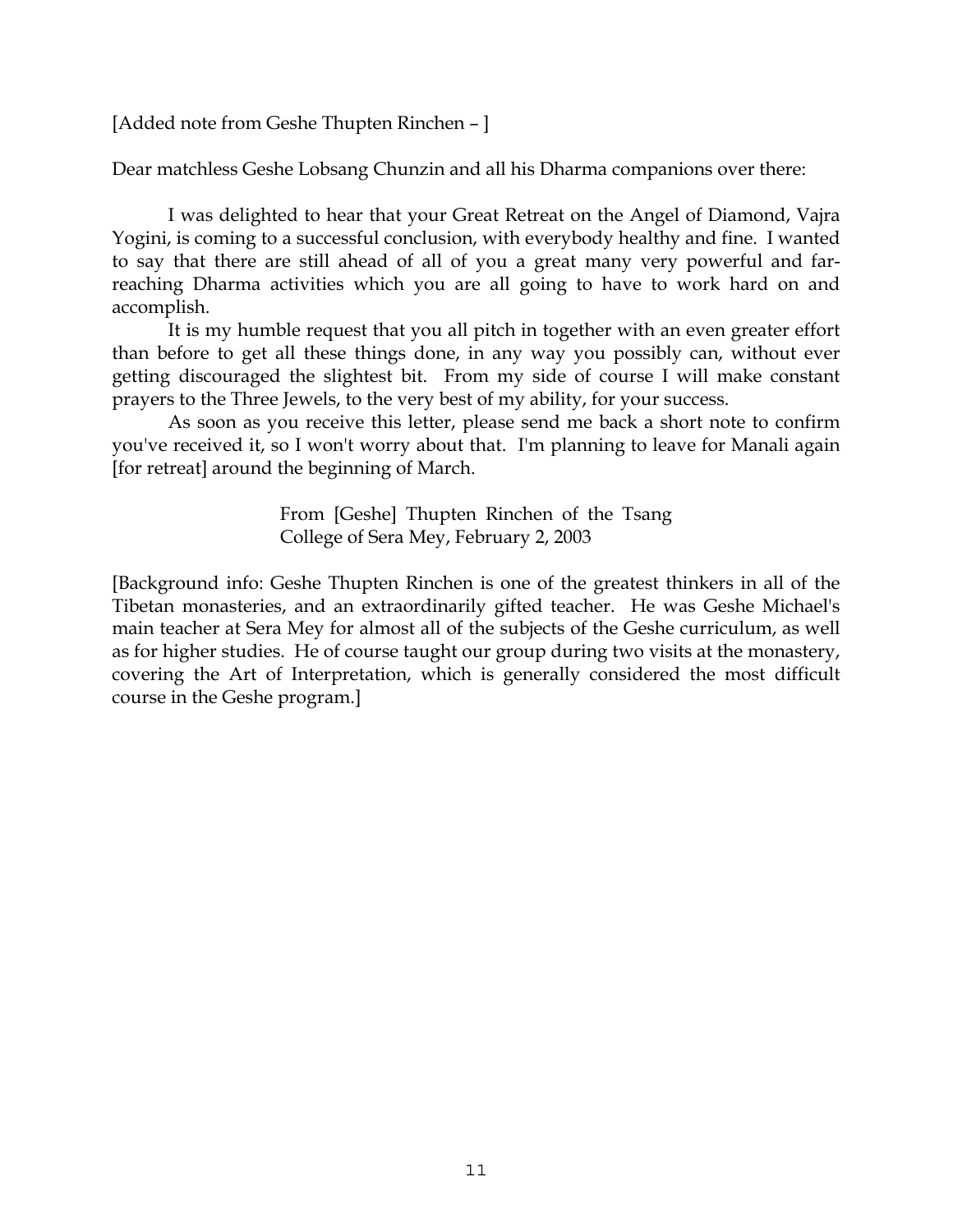[Endorsement from Gyumey Khensur Rinpoche Geshe Trinley Topgyel, Former Abbot, Gyumey Tantric College of Tibet:]

 The principal author of this book, the American Buddhist monk Geshe Lobsang Chunzin – otherwise known as Michael Roach – has for many years studied in the major Tibetan monasteries, at the feet of numerous Tibetan sages. He has completed his studies and contemplations of the Buddhist path here in the traditional way, utilizing both the great books of ancient times and the various techniques of reasoning – as well as a range of methods for finding out directly, and himself actually experiencing, the spiritual truths. And in this way he has reached the final end of his spiritual training.

 Now Geshe Michael and his companions in the Way have completed a new book, motivated by a noble sense of responsibility for the good of living kind. This book contains instructions and advices for the special breathing and meditation practice known as "Giving and Taking." Among other topics, it also covers the great benefits of trying to develop compassion for the others around us. All this has been put in the context of the practice of yoga, which has begun to spread so much nowadays beyond our own land of Tibet.

 I would like to express my appreciation and joy at the publication of this new book, and at the same time offer my hopes and prayers that it will be of benefit to many people in all the countries of the world.

> Written by [Geshe] Trinley Topgyal, Former Abbot of the Gyumey Tantric College of Tibet, from the spiritual fortress of Sera Mey Monastery, on the 16th day of February, 2003

[Added note from Gyumey Khensur Rinpoche:]

I offer this letter to the great one, the Buddhist monk and geshe, Lobsang Chunzin, whose knowledge is vast:

 I was extremely delighted to receive the letter that you sent me, along with your description of your spiritual life, and to know that the mass of your shining white deeds is increasing ever higher. I have included herewith a letter of endorsement for the new book, as you requested.

 I am however sorry to say that up until February 15 I was away from the monastery, and so my reply to your request has been delayed. I hope this didn't cause you any concern that your letter may not have been received, or that things were up in the air.

 The main thing that I wanted to say to you was that from my own side I am filled with great and sincere joy over the well thought-out faith which you possess, at your very core, in the teachings of Lord Buddha. Not only that, but you are putting everything into actual practice, and therefore constantly accomplishing great benefit for many living beings.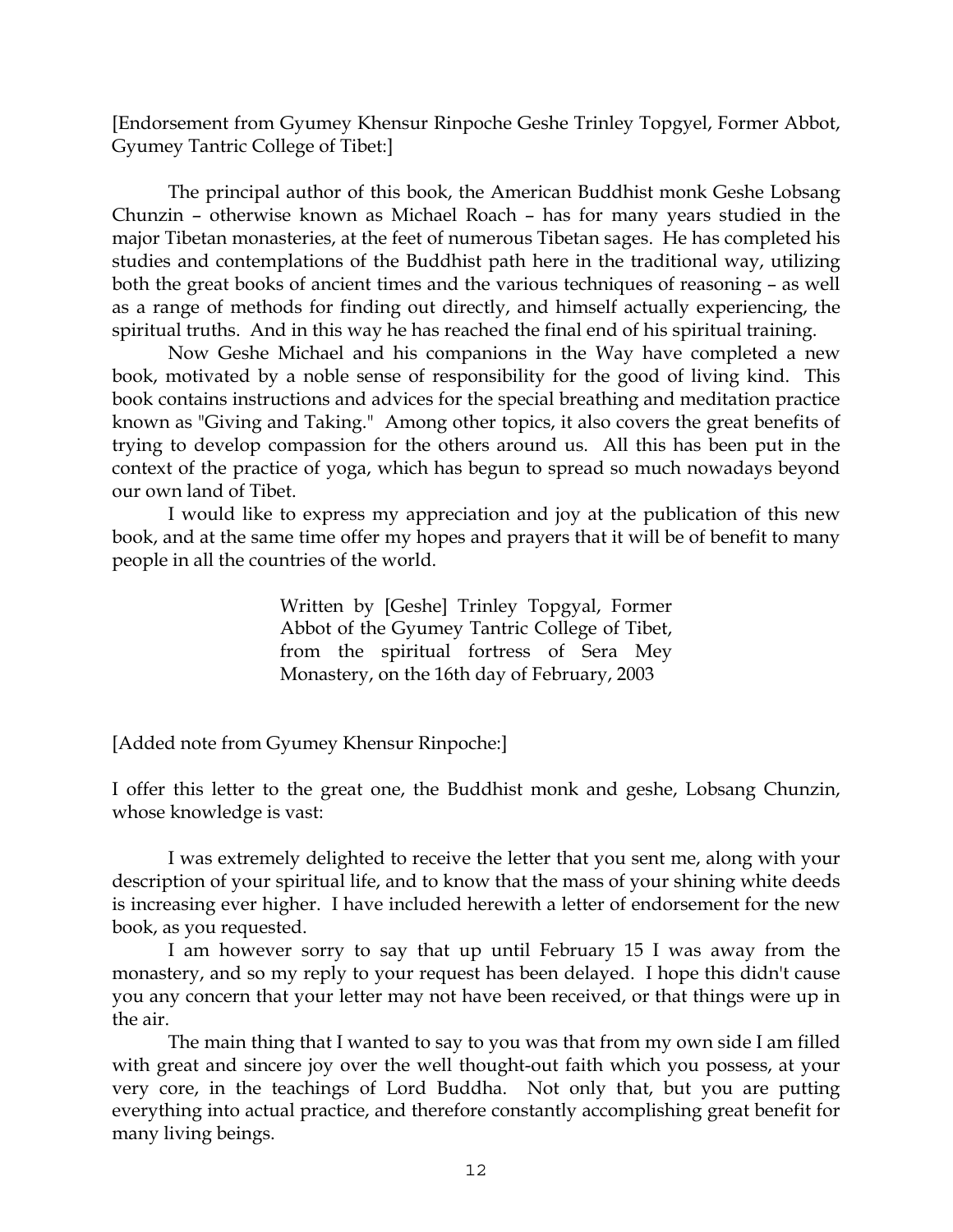You should know that I am making fierce prayers that you will continue like this into the future, acting with unshakable faith of the three kinds towards the Three Jewels, working for the Three Wheels. May everything you envision be accomplished.

 With best wishes to you and your Dharma companions upon the occasion of the Tibetan New Year,

 Signed, [Geshe] Trinley Topgyel, so-called Former Abbot of Gyumey Tantric College [Rinpoche is being modest] on the 16th of February, 2003.

[Background note: Gyumey Khensur Rinpoche is the former head of one of the two greatest tantric monasteries in Tibet. This position makes Him eligible to become the Ganden Tripa: Holder of the Throne of Je Tsongkapa, the head of the Gelukpa Lineage. (This title is never held by the Dalai Lama, who is considered sort of the Super-Leader of Gelukpas and all of Tibet.) Gyumey Khensur Rinpoche instructed Geshe Michael during the winter inter-monastery debates (sort of a debate Olympics), and has also granted him higher teachings. He too was a member of the Committee of Elders that ordained GMR. He is incidentally the Root Lama of Geshe Ngawang Rigdol, the manager of Asian operations for the Asian Classics Input Project, which will come as no surprise to anyone who has met this beautiful monk.]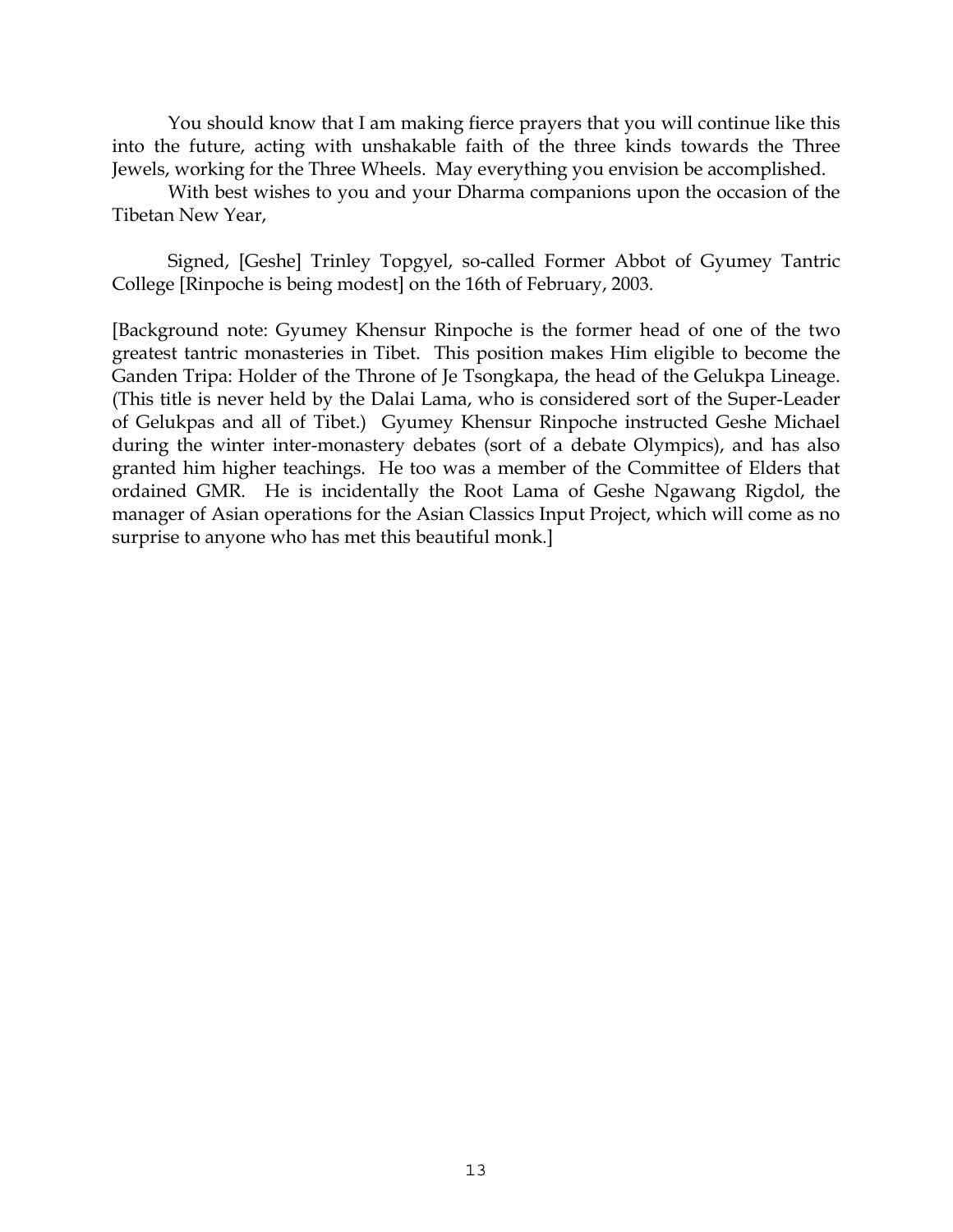[Reply from Kongpo Khensur Rinpoche, Geshe Jampa Donyo, Former Abbot of Sera Mey Tibetan Monastery:]

I offer this letter to Geshe Lobsang Chunzin, otherwise known as Michael Roach, that westerner who has become a lord among sages:

 I have received the recent letter you sent me from over there, including your news and also the detailed description of the stages in the development of your personal spiritual practice.

 I know that you began your studies at a very early age, and that even in the kind of education recognized in the world at large you reached the pinnacle. And then you have made the journey to India for these last twenty years or so, and taken studies at the feet of the sages of Tibet. You have received teachings and private instructions from a great number spiritual guides, and you have applied yourself to them with extraordinary, heartfelt efforts.

 These efforts, and karmic seeds from your past lives ripening in this one, have enabled you to gain a thorough grasp of everything from the steps of the path concerning the direct perception of ultimate reality up to things like bodhichitta, the Wish for enlightenment, as well as love, compassion, and the two levels of reality.

 During your life you have also gone through the three traditional stages of becoming a full Buddhist monk, and whilst properly observing what is allowed and what is prohibited by those vows you have engaged in your practice, performing the retreat of three years, three months, and three days in the profound instructions of the sublime yoga of the holy Angel of Diamond, Vajra Yogini.

 And now you are working on these ideas about yoga and the Six Practices of Naropa, which have at their very essence teachings such as compassion, a concern for the welfare of others, and the technique known as "Giving and Taking." I know that you will be able to help many people with these instructions. I also understand that you are working to create an institution where foreigners who have developed faith in the Dharma can come and undertake formal studies. I am pleased with all these efforts; I welcome and give my support to them.

 I also laud your undertaking to compose an easily readable book that will cover the various steps of spiritual practice, based upon the teachings of Je Tsongkapa and His spiritual sons, as well as the teachings of the various successions of the Dalai Lamas. It is however a little uncomfortable for me to write a recommendation and personal endorsement for a book that I don't yet have here in front of my own two eyes. Once I can get a copy and review its contents, then I'll agree to your request. [Note: We had written a brief description of the book, in Tibetan, in our letter to each lama living in India – since they do not read English. We had also said we would forward the English manuscript as well, if desired. A manuscript is now being sent to this Rinpoche.]

 Now Geshe Lobsang Chunzin, I want to say one thing to you. I remember all the efforts you've made to obtain financial support, both for getting this monastery on its feet and for trying to assure that the teachings of Lord Buddha are not lost in the world, but rather stay forever, among the great Tibetan monasteries. I also know of all the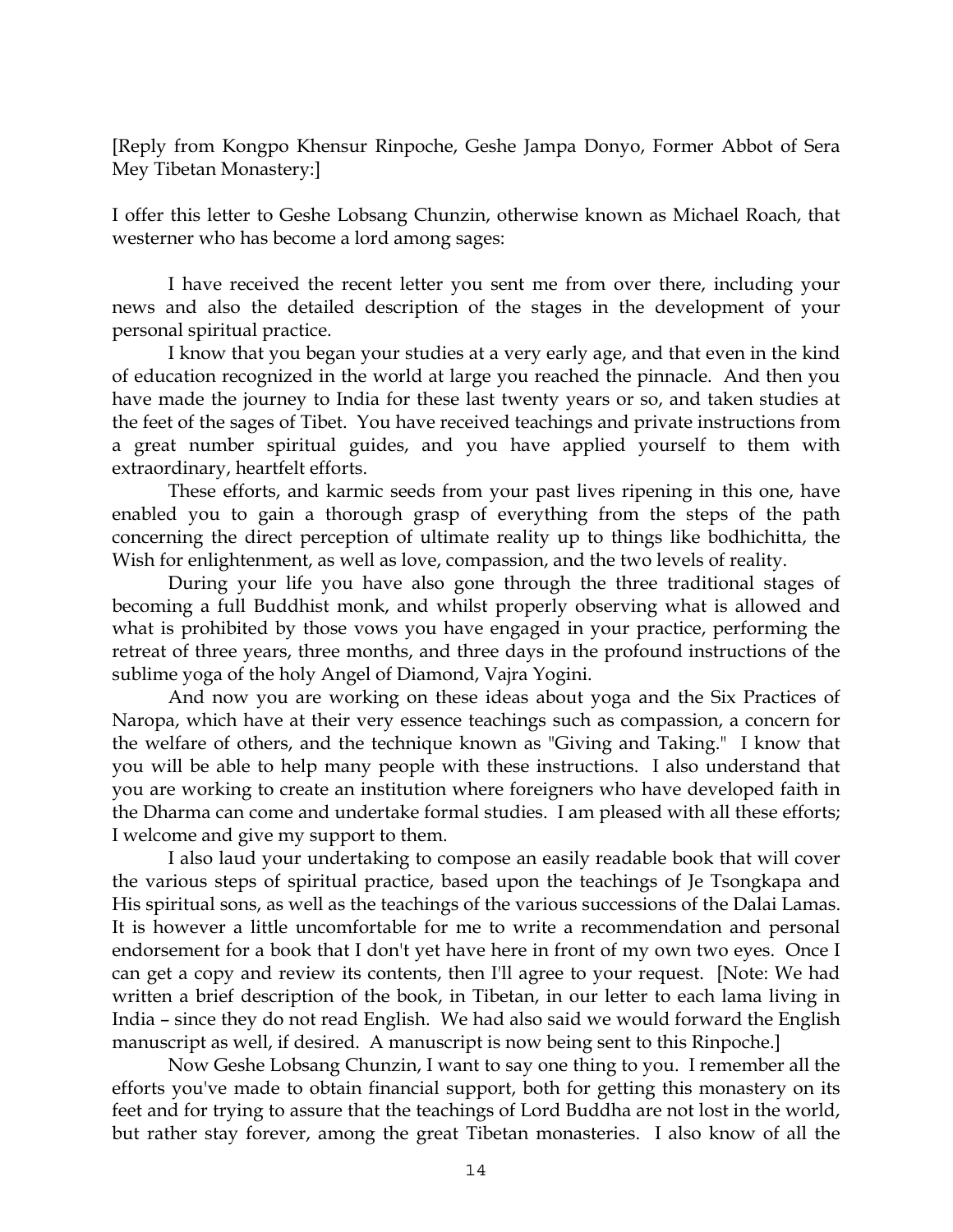efforts you are making concerning the three traditional bodies of the Buddhist teachings, in order that these might spread throughout the world. Again I would like to applaud all this, and express my very, very great joy for it.

> Signed by myself, [Geshe] Jampa Donyo, Former Abbot of Sera Mey, on the 3rd day of January [February?], 2003

[A poem was added here:]

The body of this conch-shell horn Is your insight, born from the good deeds Of your former lives. Your sense of personal responsibility For the good of all beings Represents the curling of the conch To the right, an auspicious sign. The song of this Dharma trumpet Is itself the helping of others. I sing your praises, as you strive to sound And awaken every living creature From their deep sleep of ignorance. – Jampa Donyo

[Background info: Kongpo Khensur Rinpoche was faced with the daunting task of building the new Sera Mey Monastery in South India, after the move from the refugee camps in the early 1970's. At first there were only tents, in a terribly desolate area; due to His efforts, the monastery now looks like a small city. By popular consent He was reelected as Abbot for an unprecedented three terms, and worked with Geshe Michael on many projects to aid the monks. He has lectured to visiting ACI groups at Sera Mey, and also served as one of the Committee of Elders for GMR's ordination.]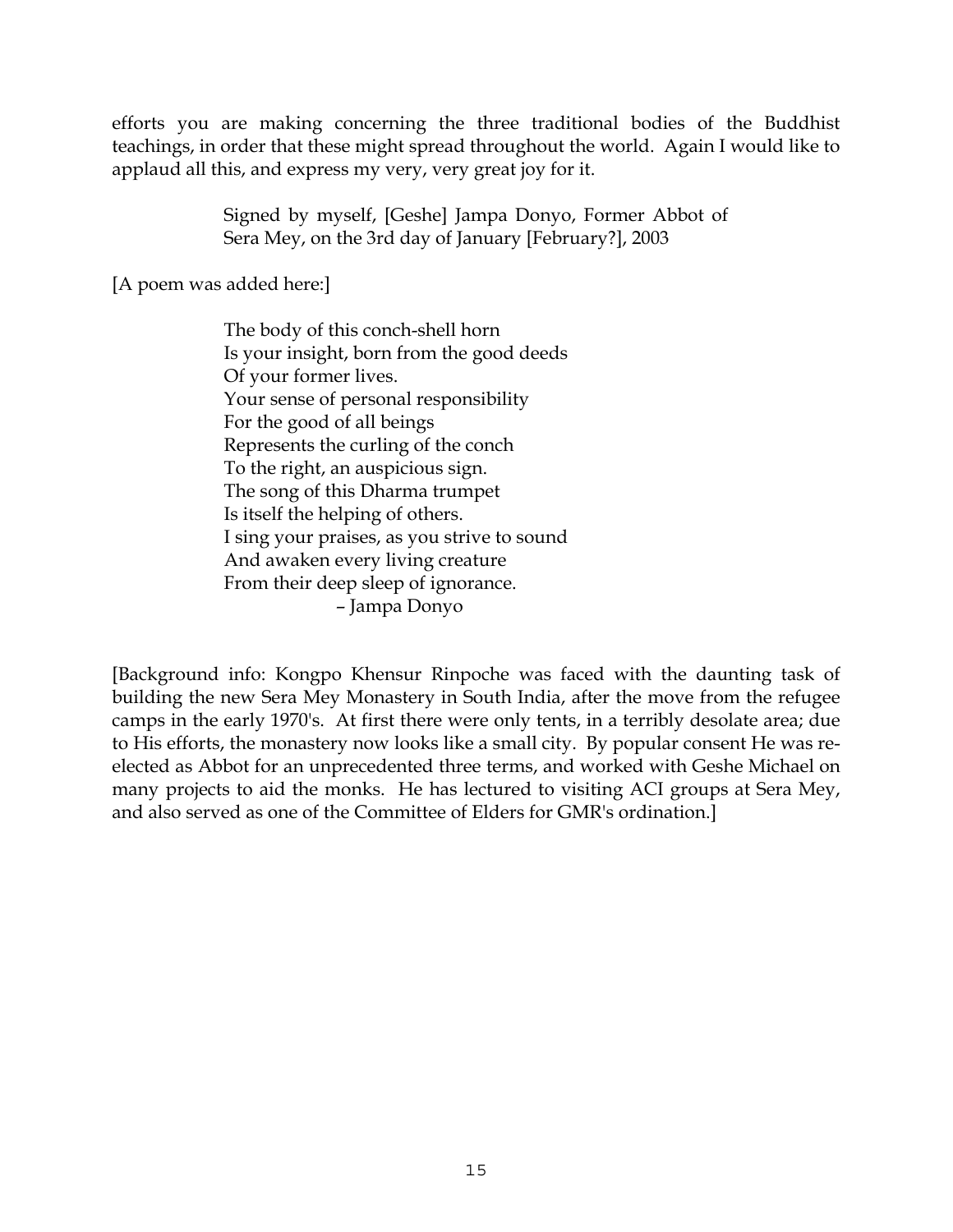[Endorsement from Lama Zopa Rinpoche, Spiritual Director of the FPMT international network of Buddhist centers (received in English):]

Dear Geshe Michael,

This is something maybe you can use for your book, if you think it is OK.

"May this book cause many non believers and other religious believers to not be born in the lower realms.

May it inspire them to achieve enlightenment and to enlighten numberless obscured sentient beings by realizing that cherishing others is the source of all ones past, present and future happiness.

At least may it inspire oneself to be liberated from samsaric suffering which continuity has no beginning.

At least to inspire .. to not harm others.. including insects.

With much love and prayer,

Lama Zopa"

[Added note from Lama Zopa Rinpoche:]

Dear Geshe Michael,

This is my response to your letter. This is what I think if I can express. If your conduct will be the way you explained in the letter then it will not be normal from the monasteries point of view or according to the monasteries point of view.

Where the need is more important than what is to abandoned (*gagcha le skyang gopa chewa*) along with that one should be able to perform other miracle powers, show control or freedom like Milarepa or like any of those yogi's such as *Dukpa Kunleg* , then in this way people can see the realizations and power and so devotion grows in them.

Even they have mistaken appearance, people see their special qualities of showing control and high realizations, in this way seeing the mistakes does not destroy peoples faith and instead they see only qualities.

An example is Gelongma Palmo – she had leprosy in her left hand and it was about to fall off then she was advised by King Indrabodhi to go to the place where *om mani padme hum* naturally appeared on the rock. After she achieved Chenrezig she had the appearance of a 16 year old girl with a very beautiful body and she stayed close to the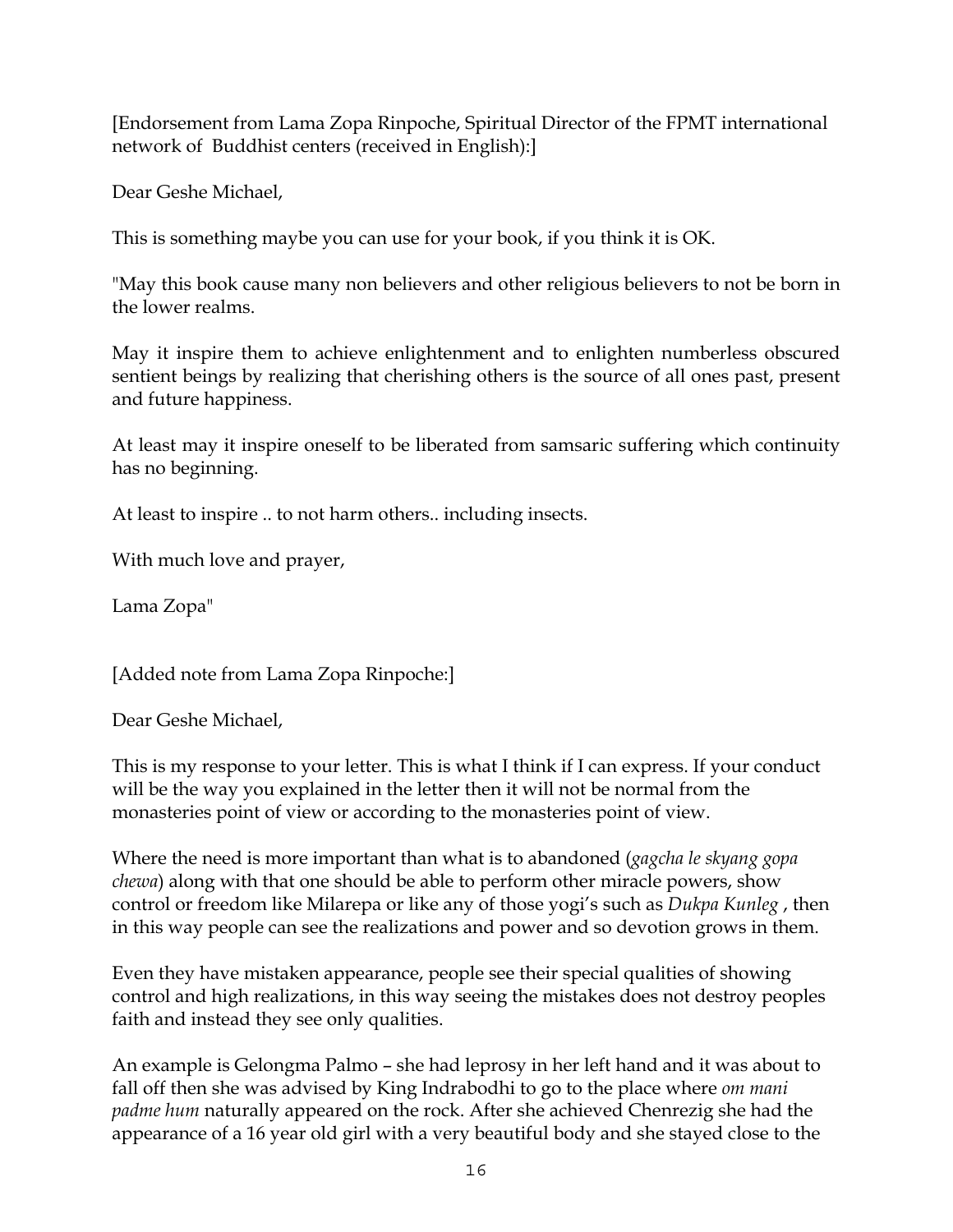monastery so a lot of people thought she didn't have her vows and she received a lot of criticism from the people in the city.

(It seems this place is in Nepal where there is this naturally appearing mantra on the rock, which is the manifestation of Chenrezig's holy speech (Chenrezig's 6 syllable mantra).

I read her story and I had interest to find this place, where there is this mantra naturally appearing on the rock, for it to be known and for it to be an incredible source of inspiration. This way people collect virtue and especially can generate bodhichitta. It seems generally people now days don't know where the place is. The knowledge of where it is has not been kept from ancient time. The story is there but the knowledge where it is, is lost. I heard that it is one of the high mountains around Katmandu, a place where only sadhus live. Maybe due to pollution the mantra disappeared from the rock, or maybe there is no more purpose for the mantra to be on the rock, it could be either way or it could be both. The mantra disappeared from the rock and manifested on a mushroom that grew nearby. That mushroom was taken to Dharamsala and it was offered to His Holiness the Dalai Lama. It is in His Holiness's temple today.

Khadroma - the oracle of *Tsering ChenGna* who lives in Dharamsala (*Tsering ChenGna* is part of the 5 long deity sister goddess). Publicly Khadroma is viewed as an oracle; of course she is not just that, she is someone in reality very highly attained or enlightened. When she made pilgrimage to Nepal she visited the very high mountain called *Lhangru LuLungta* and on that mountain there is Nagarjuna's cave. She actually saw red Chenrezig in the cave and from red Chenrezig's heart the syllable (or mantra) in essence red light went from there to Dharamsala and absorbed into the mushroom in His Holiness's temple (which has *om mani padme hum* on it). Later when she returned to Dharamsala she saw the mushroom in His Holiness's temple.

This is just a side story, I am hoping to get this mushroom from His Holiness to put inside the Maitreya statue.

Gelongma Palmo in order to destroy the heresy of the people of the city who believed she had broken her vows and to inspire them and bring them to enlightenment, she cut off her head and put it on a spear and danced in space and said "if it is true that I am not pure, not a fully ordained nun then my head should not come back, if it is true that I am pure then my head should come back". Then her head came back on her body, like before, and that proved to the people in the city, the words of the truth. The head from the spear came back to her body as before, so everybody in the city completely believed that she did not have any mistakes and is pure, destroying all their wrong views and heresy and this caused them to have incredible devotion to her.

She became *Dorje Phagmo* Geshe Lama Konchog said secretly she is *Dorje Phagmo* who has cut off her head and carrying the spear. Outwardly she is Gelongma Palmo.